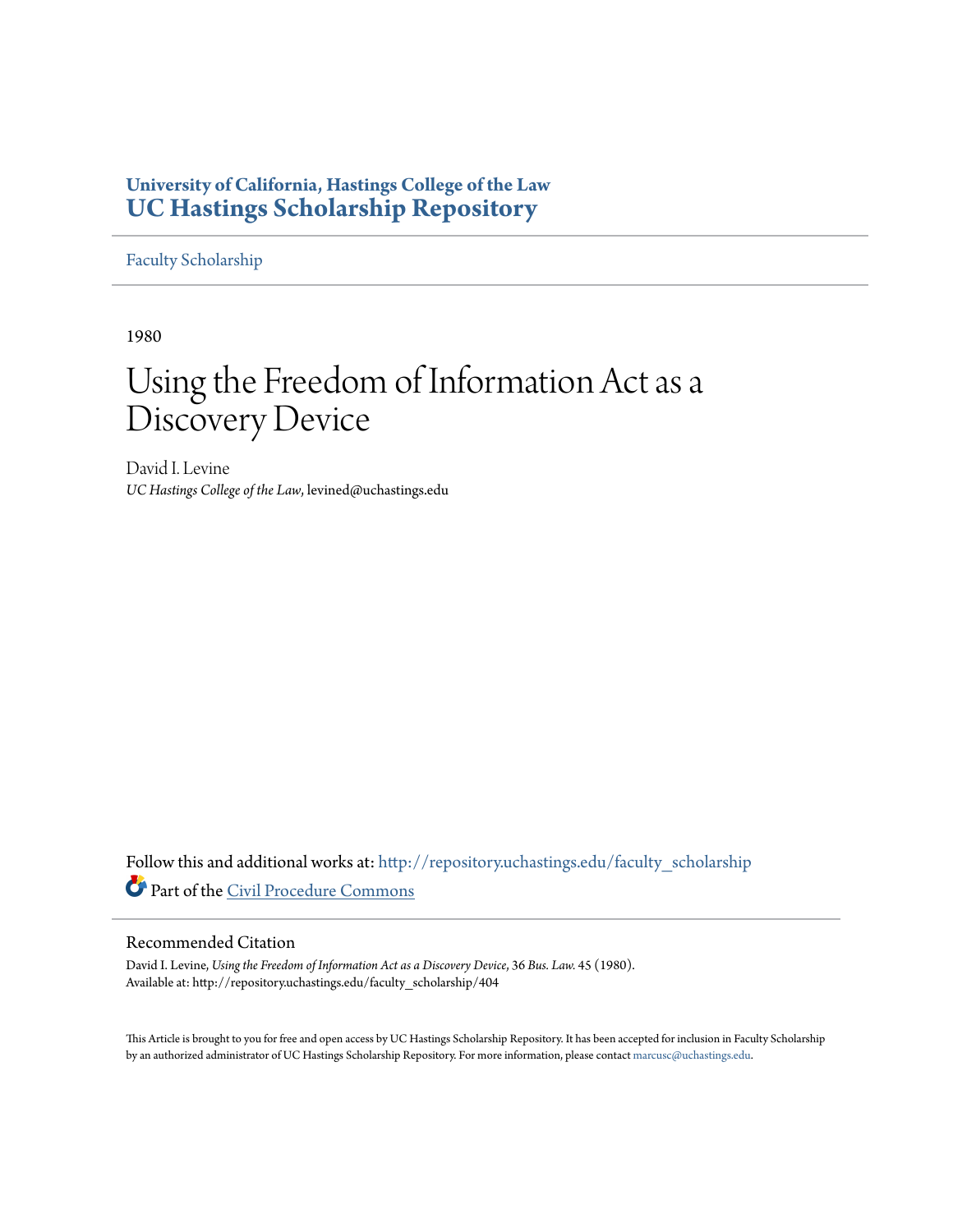

# **Faculty Publications UC Hastings College of the Law Library**

| Author:          | David I. Levine                                            |
|------------------|------------------------------------------------------------|
| Source:          | <b>Business Lawyer</b>                                     |
| <b>Citation:</b> | 36 Bus. Law. 45 (1980).                                    |
| Title:           | Using the Freedom of Information Act as a Discovery Device |

Originally published in BUSINESS LAWYER. This information or any portion thereof may not be copied or disseminated in any form or by any means or downloaded or stored in an electronic database or retrieval system without the express written consent of the American Bar Association.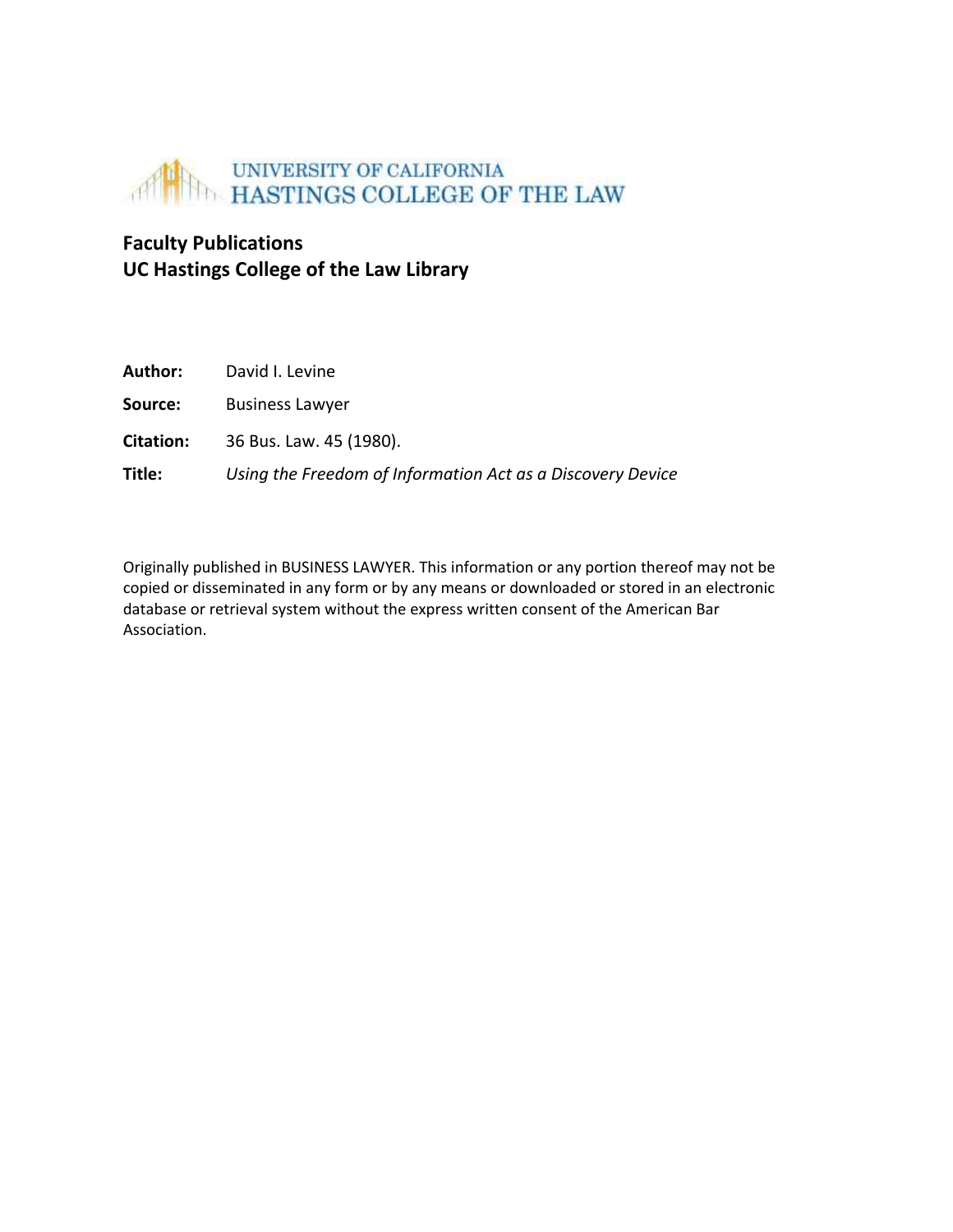# **Using the Freedom of Information Act as a Discovery Device**

## By DAVID I. LEVINE\*

Congress passed the Freedom of Information Act (FOIA)' in 1966 to enable members of the public to obtain information about the workings of their government.' Many people have explored the possibility of using the FOIA to obtain information about their business competitors or litigation adversaries, either because an agency of the government has compiled relevant records or because a competitor or an adversary has submitted records or information to an agency in compliance with federal **law.<sup>3</sup>**This article addresses four questions that commonly arise when someone wishes to use the FOIA to supplement discovery available under rules of civil procedure.4 First, can the FOIA be used in a litigation context? Second, when should FOIA requests be made? Third, what are "agency records" under the FOIA? And last, what is the current status of "reverse FOIA" suits?

# **1. Can** a litigant use the **FOIA** to obtain information from or about another **party?**

Involvement in litigation does not harm a person's right of access to information under the FOIA. An FOIA requestor does not have to prove relevance or need to know in order to obtain information under the Act. If the FOIA commands disclosure, an agency may not cite the rules of discovery to withhold its records.<sup>5</sup> Involvement in litigation, however, does not enhance access rights. The agency's determination of whether disclosure is required under the FOIA should not be affected by the requestor's need or desire to use the documents in connection with litigation.'

<sup>\*</sup>Member of the California and Pennsylvania bars. This article is based, in part, on research conducted by the author while assisting in the preparation of a New York Law Journal seminar outline, Discovery from Third Parties, published in Federal Discovery in Complex Civil Cases (1980).

I. 5 U.S.C. § 552.

<sup>2.</sup> See, e.g., SDC Dev. Corp. v. Matthews, 542 F.2d 1116, 1119 (9th Cir. 1976).

<sup>3.</sup> Obviously a government agency can also be a litigation opponent. The focus of this article, however, is on obtaining information under the FOIA that was prepared by or concerns a private entity or person.

<sup>4.</sup> For a full discussion of the Act, see, e.g, 2 B. Menzines, J. Stein & J. Gruff, Administrative Law §§ 7.05, 9.01-10.10 (1980).

<sup>5.</sup> Moore-McCormack Lines, Inc. v. I.T.O. Corp., 508 F.2d 945, 949-50 (4th Cir. 1974).

<sup>6.</sup> E.g., Columbia Packing Co. v. United States Dep't of Agriculture, 563 F.2d 495, 499 (1st Cir. 1977). See also NLRB v. Sears, Roebuck & Co., 421 U.S. 132, 143 n.10 (1975) (FOIA rights are neither increased nor decreased by the existence of an interest greater than that of an average member of the public).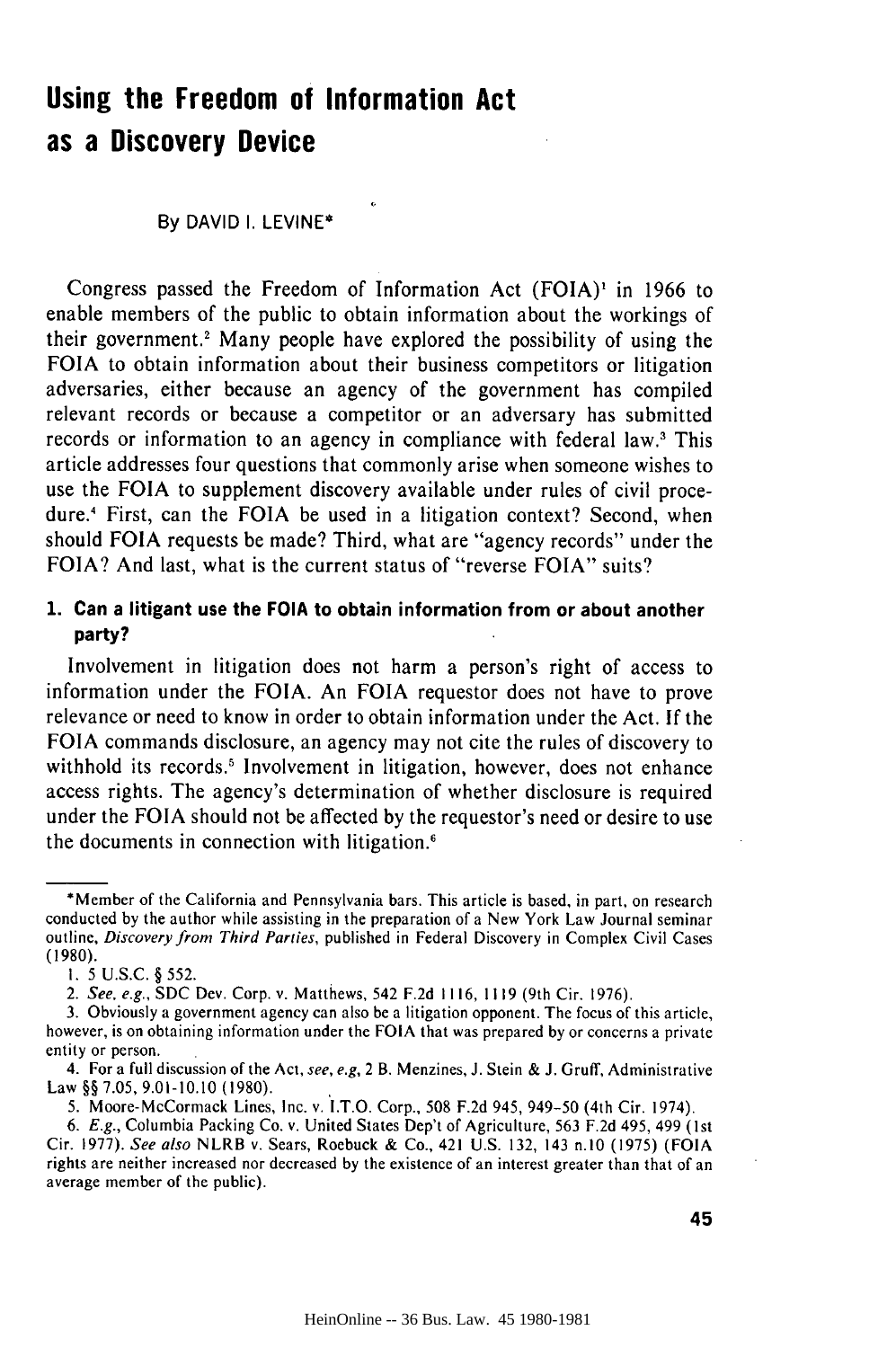#### 46 **•** The Business Lawyer; Vol. **36,** November 1980

Congress did not intend to permit litigants to use the FOIA instead of the discovery mechanism provided by the Federal Rules of Civil Procedure. Congress did not desire to give participants in litigation "any earlier or greater access" under FOIA than they would receive through normal discovery procedures when the Act was first passed.7 When the FOIA was amended in 1974 to change the limits of exemption 7 (investigatory records compiled for law enforcement purposes), Congressmen were careful to state that they did not desire to permit increased access to investigation files in lieu of discovery.<sup>8</sup>

The courts have accurately reflected congressional intent on this issue. For example, they have refused to infer that Congress intended to overrule administrative discovery procedures by passing the FOIA because they note that Congress could have done so expressly and directly.' Courts are also concerned that deciding discovery-related matters via FOIA litigation will lead to "crippling delays" in administrative procedures while the courts review the agency records."0

Thus, while neither Congress nor the courts are delighted with the use of FOIA as a quasi-discovery device, a litigant can use the Act to obtain information. But an FOIA requestor will have no special right to information merely because the data is desired for use in connection with litigation.

# **2. When should FOIA requests be made?**

FOIA requests should be made as far in advance as possible. Agencies should be given a substantial amount of time to respond to requests, even though they work under strict time limits provided by statute.

Upon receipt of an FOIA request, an agency must determine within ten working days whether it will comply." If an adverse decision is appealed, the agency must rule on the appeal within twenty working days.<sup>12</sup> The time limit may be extended up to ten days by written notice to the requestor. However, the agency must cite specific "unusual circumstances" to justify the extension.

10. **E.g.,** New England Medical Center Hospital v. NLRB, 548 F.2d 377, 384 (1st Cir. 1976). For similar reasons, courts attempt to avoid determining whether disclosure of a particular file is required. See Climax Molybdenum v. NLRB, 539 F.2d 63, 65 (10th Cir. 1976).

II. **5** U.S.C. § 552(6)(A).

12. *Id.*

Although agencies have no obligation to do so, they have on rare occasions accorded preferential handling to FOIA requests involving information needed in connection with pending litigation. For example, in 1976, the Department of Justice told the Court of Appeals for the District of Columbia that out of "numerous" requests for preferential handling, it had speeded the process in just three cases where the information was needed imminently for pending litigation. Open America v. Watergate Special Prosecution Force, 547 F.2d 605, 613-14 n.16 (D.C. Cir. 1976).

<sup>7.</sup> H. R. Rep. No. 1497, 89th Cong., 2d Sess. (1966).

<sup>8.</sup> See 120 Cong. Rec. 17033 (May 30, 1974) (remarks of Senator Hart). **Cf.,** Lacher, The Freedom of Information Act Amendments of 1974: An Analysis, 26 Syracuse L. Rev. 951 (1975).

<sup>9.</sup> See, e.g, Harvey's Wagon Wheel, Inc. v. NLRB, 550 F.2d 1139, 1141 (9th Cir. 1976); Title Guarantee Co. v. NLRB, 534 F.2d 484, 491-92 (2d Cir.), cert. denied, 429 U.S. 834 (1976).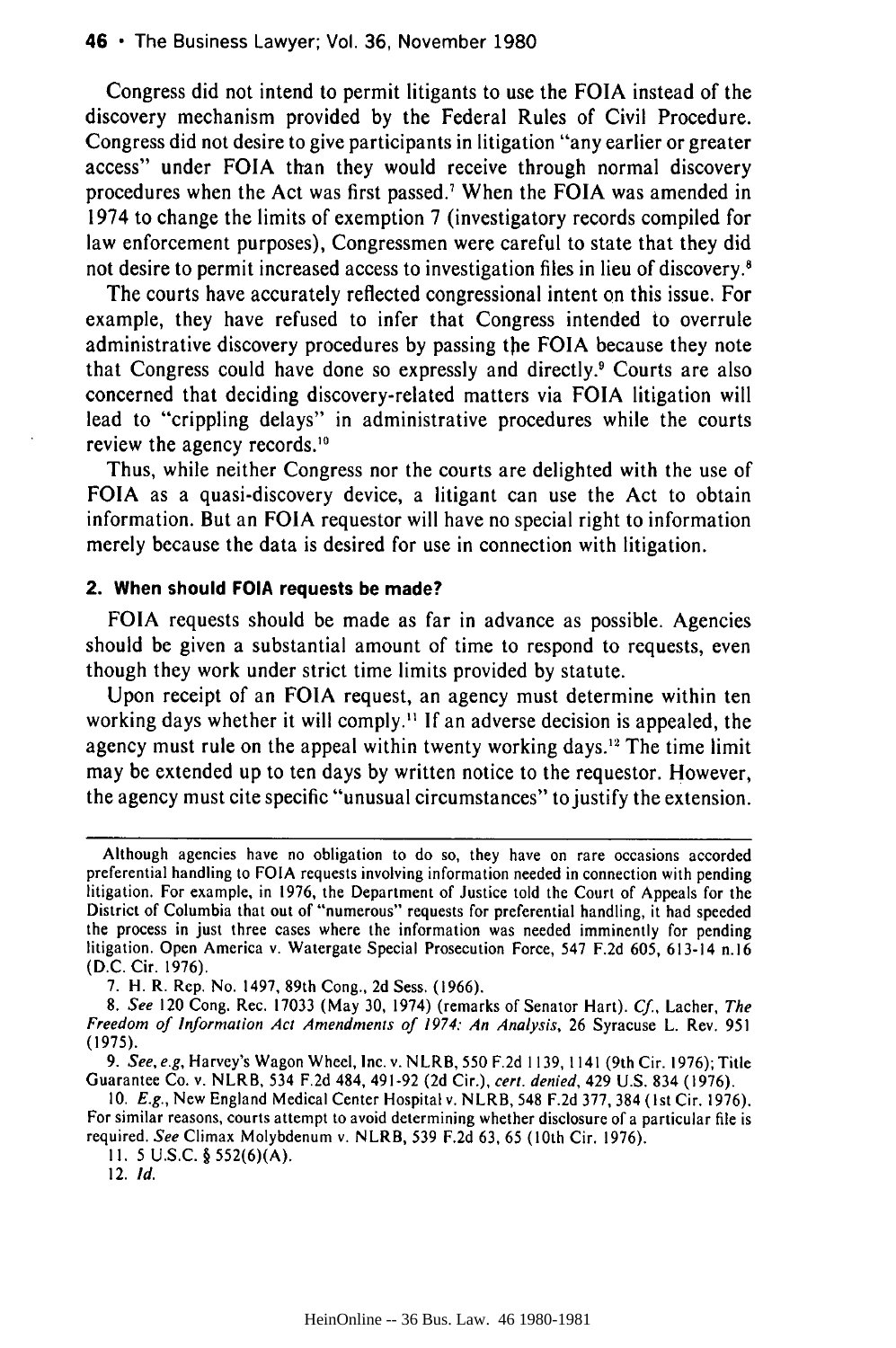Justifiable excuses include the need to collect the requested records from scattered facilities of the agency, to collect and review voluminous records called for in a single request, or the need to consult with other agencies.<sup>13</sup> If an agency fails to comply with these time limits, a requestor is deemed to have exhausted administrative remedies and may apply to the district court for an order commanding disclosure.14

The statute empowers the court, in a suit to compel FOIA disclosure, to allow the agency additional time to complete review of its records if it can demonstrate that "exceptional circumstances" exist and it has exercised "due diligence" in complying with the request.<sup>15</sup> The courts have split, however, on whether "exceptional circumstances" include the backlog of FOIA requests filed with the agency. For example, in *Open America v. Watergate Special Prosecution Force,6* the Court of Appeals for the District of Columbia held that "exceptional circumstances" included the FBI's backlog<sup>17</sup> and that the use of a queue was permissible exercise of "due diligence." Under the FBI's system, FOIA requests were processed on a strict "first-in-first-out" basis. The court refused to require the agency to put Open America's request at the head of the queue merely because Open America filed suit, at least where the plaintiffs made no showing of exceptional need or urgency.'8 The Ninth Circuit<sup>19</sup> adopted the approach of the late Judge Harold Levanthal,<sup>20</sup> who concurred in the result reached in *Open America.* The panel held that "firstin-first-out" consideration of FOIA requests based on the date of filing "ordinarily seems reasonable." But they also held that a person who filed suit demanding disclosure "can but does not necessarily" move up the line. Thus, in the Ninth Circuit, filing suit can create a preference, especially if the district court orders it.

16. 547 F.2d 605 (D.C. Cir. 1976). For discussion of the decision in generally positive terms, *see* Note, *Developments Under the Freedom of Information Act-1976,* 1977 Duke **L.J.** 532, 533-38 (1977); Note, *The Freedom of Information Act: 1974 Amended Time Provisions Interpreted,* 32 U. Miami L. Rev. 212 (1977). A strongly critical view is provided in Note, *Open America v. Watergate Special Prosecution Force: Judicial Revision of FOIA Time Limits,* 71 Nw. L. Rev. 805 (1977).

17. The FBI had a backlog of 5,137 requests at the time Open America filed its request. Almost 200 employees were exclusively assigned to FOIA requests at FBI headquarters. *Id.* at 613.

18. *Id.* at 615. The court noted that, otherwise, the backlog soon would be transformed into a list based on date of filing suit in district court, rather than date of filing the request with the agency, a result that would benefit no one. *Id.*

19. Exner v. FBI, 542 F.2d 1121, 1123 (9th Cir. 1976).

20. Judge Levanthal acknowledged that an unforeseeably large number of FOIA requests might constitute "exceptional circumstances" under § 552(a)(6)(C) warranting extra time for compliance. However, he objected to requiring the plaintiff to show need or urgency; he favored putting the burden on the agency to show "exceptional circumstances" in every case. *Supra* n. 6, at 617. He expressed concern that the majority's position would become a "self-fulfilling prophecy" because the agencies would have no incentive to meet the time limits set by Congress. *Id.* at 621.

<sup>13. 5</sup> U.S.C. § 552(6)(B).

<sup>14. 5</sup> U.S.C. § 552(6)(C).

<sup>15.</sup> **Id.**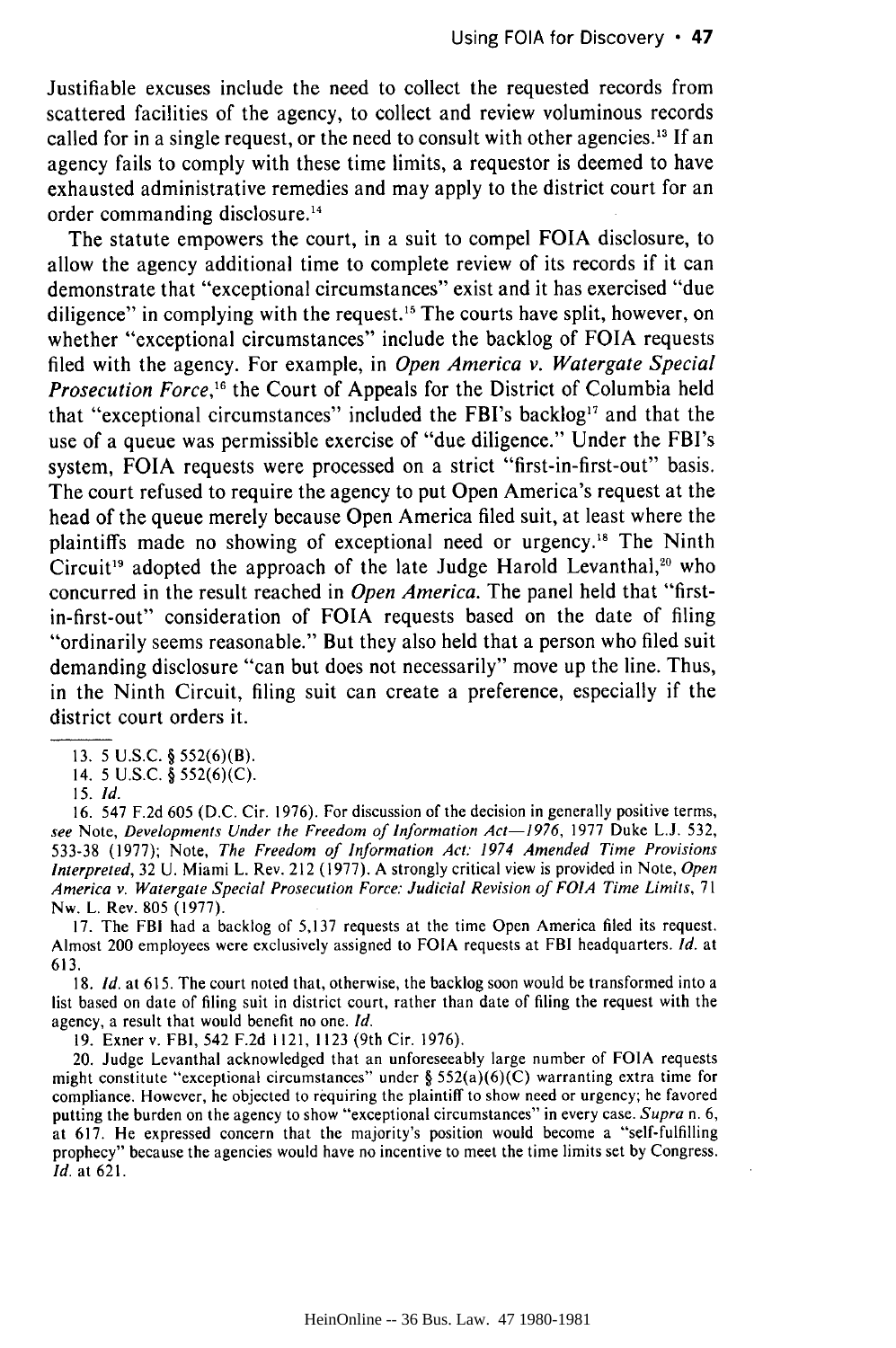#### 48 **•** The Business Lawyer; Vol. 36, November 1980

The FBI did not fare as well with its FIFO argument in the Midwest as on both the East and West Coasts. In *Hamlin v. Kelley,"1* the district court held that "inadequate staff, insufficient funding, or a great number of requests are not within the meaning of 'exceptional circumstances' as that language is used in the statute." The court flatly rejected the FBI's "first-in-first-out" approach, and ordered disclosure to the plaintiff.

If material desired from an FOIA request is to be used in litigation or an administrative hearing, one should be especially diligent in making a request far ahead of time. It will be very difficult to interrupt the proceeding in which the material is to be used to wait for disclosure under the FOIA. A plaintiff will not be able to enjoin a pending proceeding for the reason that its **FOIA** request has not yet been answered unless irreparable injury can be shown. The allegation that the information that is being sought through the FOIA merely *might* be relevant to the proceeding is not sufficient for the required showing of injury." Therefore, it may be totally impossible to enjoin certain types of proceedings, such as renegotiations."

Thus, an **FOIA** request ought to be filed far in advance of any anticipated use of the information. It can be expected that requests to particularly beleaguered agencies will not be processed within the statutory time limits. If it is necessary to go to court, the delay will be even longer.2' Of course, an FOIA request that leads to protracted litigation is an inefficient "short-cut" to normal discovery procedures.

# **3. What information can be obtained as "Agency Records" under the FOIA?**

The FOIA requires that agencies give access to their records in response to proper requests. Courts have had to determine what is meant by a "record," an "agency," and an "agency record." Several cases,<sup>25</sup> including two recently decided by the Supreme Court, demonstrate that a real issue often arises as to whether the Act applies to requested material.

<sup>21. 433</sup> F. Supp. 180, 182 (N.D. Ill. 1977). See also Note, Developments Under the Freedom of Information Act-1977, 1978 Duke L.J. 189, 197-99 (1978).

<sup>22.</sup> Sears, Roebuck & Co. v. NLRB, 473 F.2d 91,93 (D.C. Cir. 1972), cert. denied, 415 U.S. 950 (1974).

<sup>23.</sup> Renegotiation Bd. v. Bannercraft Clothing Co., 415 U.S. I, 20 (1974).

<sup>24.</sup> E.g., Goland v. CIA, 607 F.2d 339 (D.C. Cir. 1978), cert. denied, *100* S. Ct. 1312 (1980) (FOIA request filed May 2, 1975.)

<sup>25.</sup> E.g., Kissinger v. Reporters Comm. for Freedom of the Press, 100 S. Ct. 960 (1980); Forsham v. Harris, 100 S. Ct. 978 (1980); Goland v. CIA, supra n. 24; SDC Dev. Corp. v. Matthews, supra n. 2.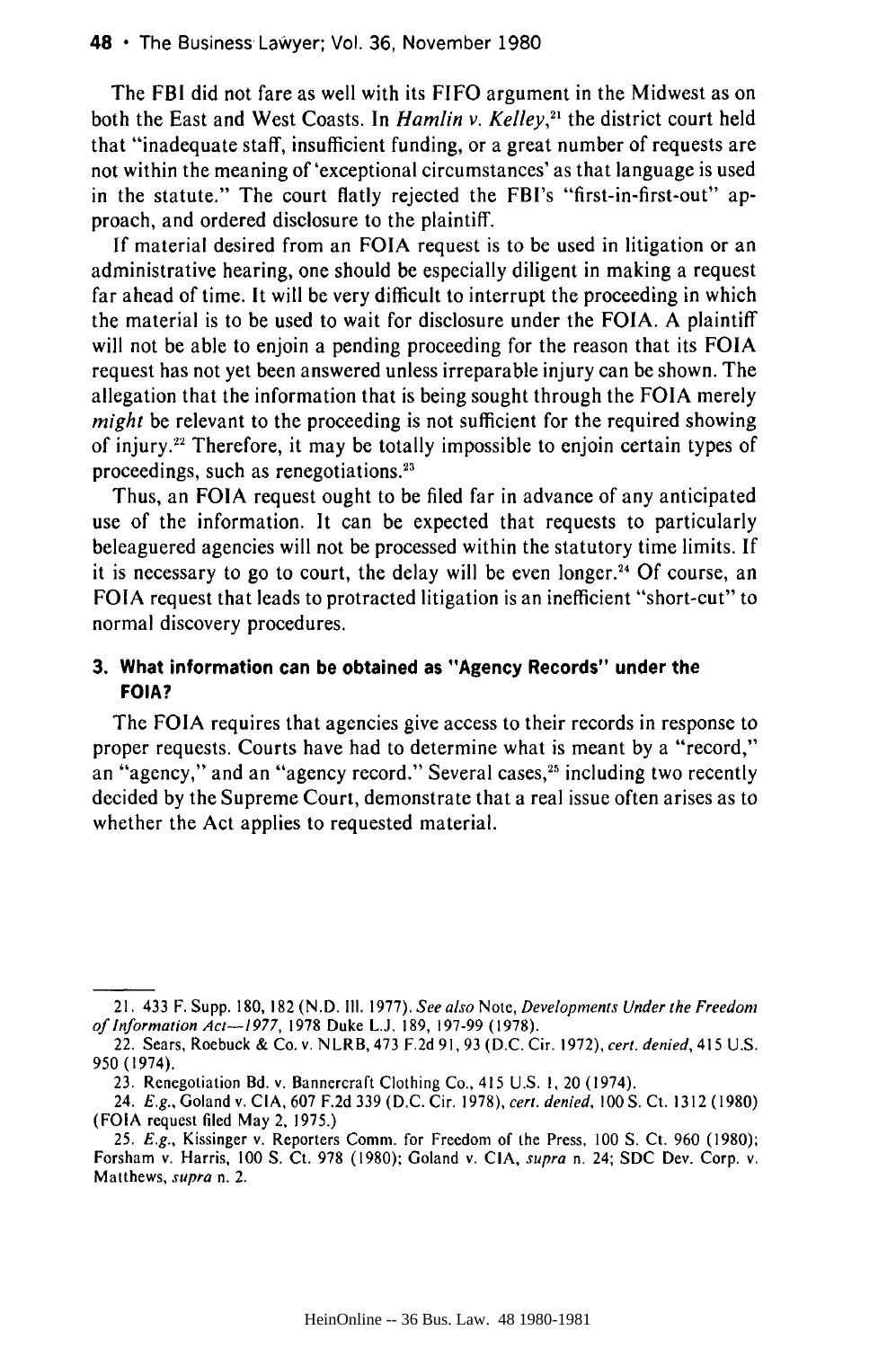#### a. What is a *"Record"?*

Material is not subject to disclosure under the FOIA if it is not in the form of a "record."<sup>26</sup> What is meant by "record" in addition to writings on paper, has been a subject of litigation. Courts have held that films<sup>27</sup> and tape recordings<sup>28</sup> are records. Three-dimensional objects have posed more of a problem. The Attorney General's 1967 Memorandum on the Act proposed excluding all three-dimensional objects from the definition because Congress emphasized the right to copy records.<sup>29</sup> One court found that the Kennedy assassination rifle, bullets, and clothing were not "records because they were not written or transcribed to perpetuate knowledge."<sup>30</sup> This narrow definition of "records" has been attacked because an agency may very well make a decision based on information it derives from objects.<sup>31</sup>

## b. What is an "Agency"?

The definition of "agency" has been a matter for litigation because the FOIA requires that only "agencies" make records available to requestors.<sup>32</sup> The statutory definition of agency includes "any executive department, military department, government corporation, government-controlled corporation, or other establishment in the executive branch of the government (including the executive office of the president), or any independent regulatory agency."<sup>33</sup> This expanded definition is broader than the definition of "agency" in the Administrative Procedure Act<sup>34</sup> and includes entities performing governmental functions and controlling information of public interest.<sup>35</sup>

Government corporations or government-controlled corporations may be subject to FOIA requests if there is sufficient federal involvement in their activities. Government corporations are wholly government-owned enter-

<sup>26.</sup> *See* generally J. O'Reilly, Federal Information Disclosure § 5.03 (1978); Comment, *What* is a Record? Two Approaches to the Freedom of Information Act's Threshold Requirement, 1978 B.Y.U. L. Rev. 408 (1978).

<sup>27.</sup> Save the Dolphins v. United States Dep't of Commerce, 404 F. Supp. 407 (N.D. Cal. 1975).

<sup>28.</sup> Hrynko v. Crawford, 402 F. Supp. 1083 (E.D. Pa. 1975).

<sup>29.</sup> Subcommittee on Administrative Practice and Procedure of the Senate Committee on the Judiciary, 93d Cong., 2d Sess., Freedom of Information Act Source Book: Legislative Materials, Cases, Articles 222 (1974).

<sup>30.</sup> Nichols v. United States, 325 F. Supp. 130, 135 (D. Kan. 197 **1),** affd on other grounds, 460 F.2d 671 (10th Cir.), cert. denied, 409 U.S. 966 (1972).

<sup>31.</sup> Comment, The Definition of "Agency Records" Under the Freedom of Information Act, **31** Stan. L. Rev. 1093, 1097 (1979).

<sup>32. 5</sup> U.S.C. § 552(a).

<sup>33. 5</sup> U.S.C. § 552(e).

<sup>34. 5</sup> U.S.C. § 55 1(i).

<sup>35.</sup> See Subcommittee on Government Information and Individual Rights of the House Committee on Government Operations & Subcommittee on Administrative Practice and Procedure of the Senate Committee on the Judiciary, 94th Cong., 1st Sess., Freedom of Information Act and Amendments of 1974 (Pub.L. 93-502) Source Book: Legislative History, Texts and Other Documents 128 (1975) [1974 U.S. Code Cong. & Ad. News 6267, 6274].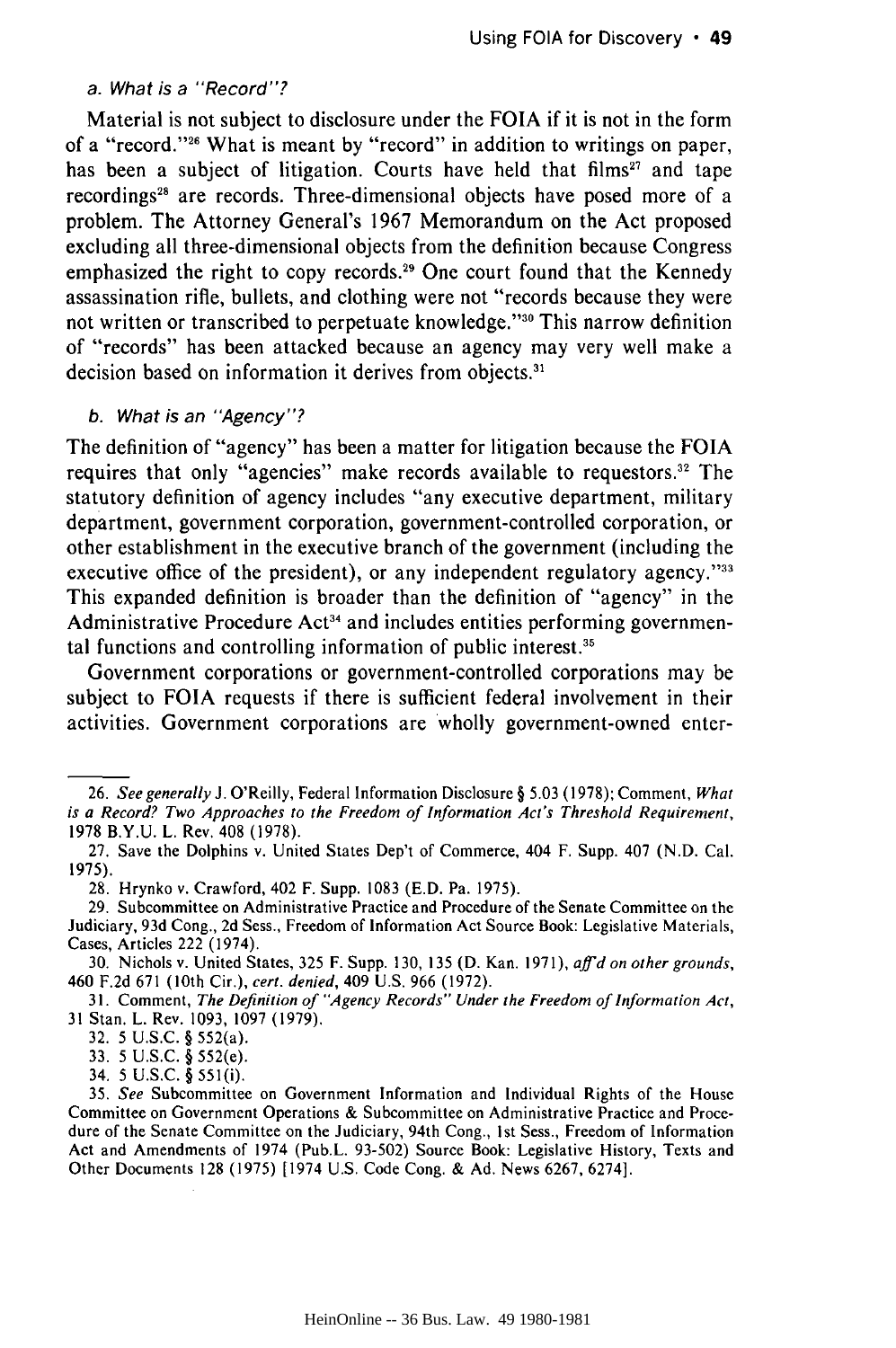prises established by Congress. The quintessential example is the Tennessee Valley Authority. <sup>36</sup>

The limits of the meaning of "government controlled corporation" are less certain. One court of appeals has determined that the Federal Home Loan Mortgage Corporation is subject to the FOIA even though national banks and federally insured savings and loan associations are not.<sup>37</sup> The court noted that the cumulative effect of a number of characteristics distinguished the home loan corporation from such other financial institutions. The corporation: (a) held a federal charter; (b) had its board of directors appointed by the president; (c) had its business transactions closely supervised by the government; (d) was required to comply with federal audit and reporting regulations; (e) had employees who were federal employees for certain purposes; and (f) was empowered to make its own rules and regulations under the provisions of its enabling act.<sup>38</sup> That establishment by Congress does not necessarily create a government-controlled corporation was demonstrated in Lombardo *v. Handler.*<sup>39</sup> The district court held that the National Academy of Sciences was not a government-controlled corporation, despite the unquestioned facts that it was established by an Act of Congress, reports to Congress, and performs investigations for departments of the federal government.<sup>40</sup>

Until recently, consultants and researchers under government contract have been considered "agencies" for **FOIA** purposes if they made decisions on behalf of the government and do not merely make recommendations. For example, the Secretary of Health and Human Services (formerly HEW) is required to contract with professional standards review organizations as part of the congressionally-mandated system for monitoring hospital care. A district court found that one such organization was an "agency" that had to respond to FOIA requests." The Department of HEW was required to process the request, even though it did not possess or control the records.<sup>42</sup> The court noted that the review organization had "authority in law to make decisions,"<sup>43</sup> received federal funds, was created by statute, performed executive functions for the government, and operated under "direct, pervasive, continuous regulatory control."<sup>44</sup>

42. **Id.** at 941.

43. **Id.,** quoting Washington Research Project v. Department of HEW, 504 F.2d 238 (D.C. Cir. 1974), cert. denied, 421 U.S. 963 (1975).

44. **Id.**

<sup>36.</sup> **Id.**

**<sup>37.</sup>** Rocap v. Indiek, **539 F.2d** 174 **(D.C.** Cir. **1976).**

**<sup>38.</sup> Id.** at **180.**

**<sup>39. 397</sup>** F. Supp. **792 (D.D.C. 1975), affd** *mern.,* 546 **F.2d** 1043 **(D.C.** Cir. **1976), cert.** denied, 431 **U.S.** 932 **(1977).**

<sup>40.</sup> **Id.** at 802. In part, the court held that the Academy was not a government-controlled corporation because its charter was granted at a time when Congress had to do all incorporating for the District of Columbia.

<sup>41.</sup> Public Citizen Health Research Group v. Department of HEW, 449 F. Supp. 937 (D.D.C. 1978).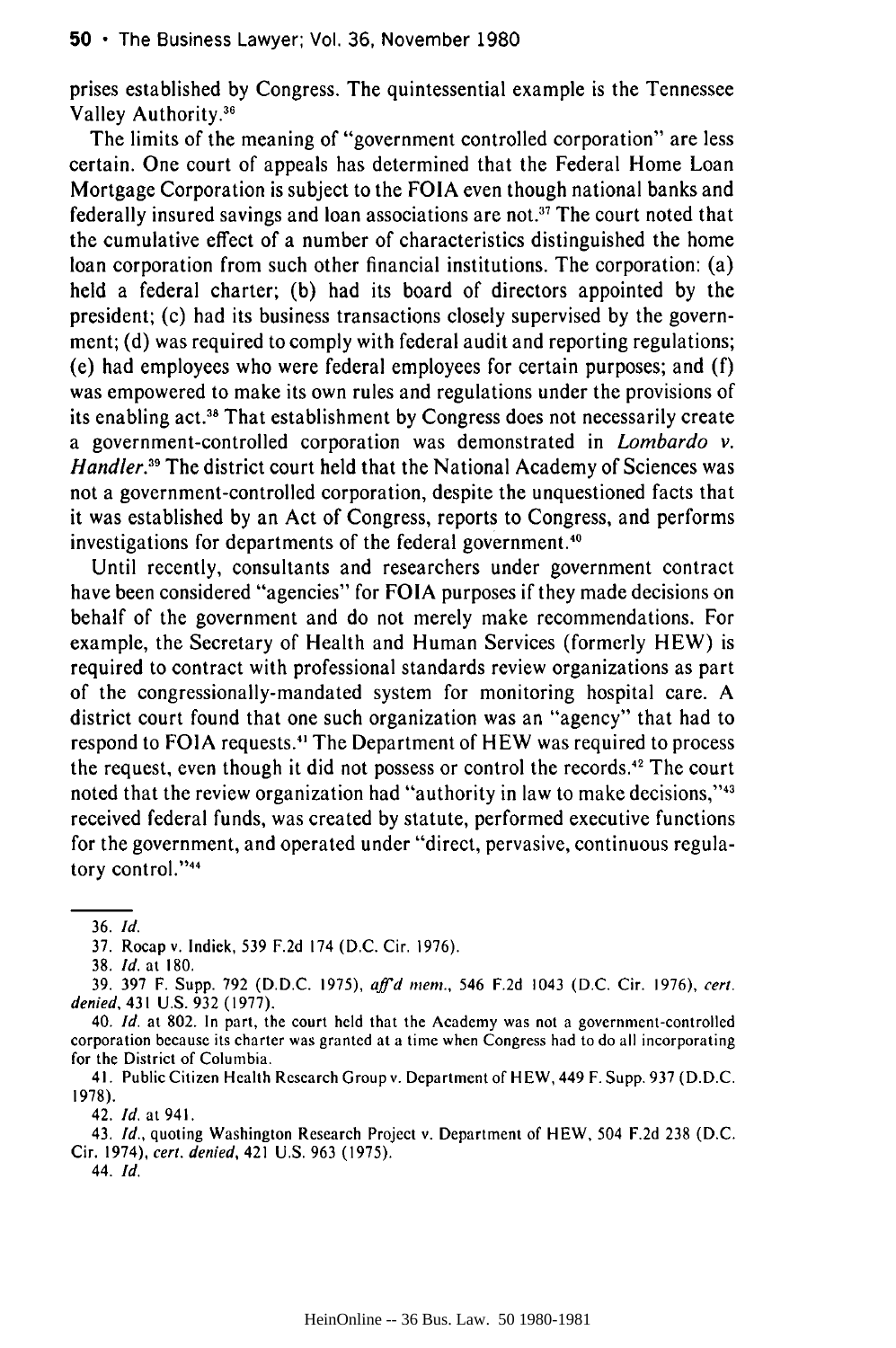The Supreme Court, however, recently decided that private research organizations do not qualify as "agencies" under the FOIA definition.<sup>45</sup> In *Forsham v. Harris,46* Mr. Justice Rehnquist, writing for himself and six other members of the Court, found that private organizations receiving federal financial assistance grants are not "agencies" subject to the FOIA. The Court indicated that an entity would not be regarded as "federal" without a threshold showing of substantial federal involvement, defined as "extensive detailed, and virtually day-to-day supervision."<sup>47</sup>

#### c. What is an "Agency Record"?

Several courts have been faced with determining whether mere possession by a body subject to the FOIA makes a record an "agency record." In most situations, possession by an agency is sufficient to create an "agency record." In special circumstances, however, courts have held that mere possession is not sufficient to transform a record into an "agency record." This is an especially important question when the records were created by a group excluded from the disclosure requirements of the Act, but the record is in the possession of an agency that is subject to the Act. For example, in *Goland v. CIA, <sup>8</sup>*the court of appeals found that a congressional committee hearing transcript in the possession of the CIA for thirty years was not an agency record because control of the transcript had not passed from Congress. The court adopted a standard of control going beyond simple possession. It considered whether, under all the facts, the document passed from the control of Congress and became subject to unlimited disposition of the agency holding the document.

Two circuit panels have protected court records from disclosure as agency records under the FOIA. In *Warth v. Department of Justice*,<sup>49</sup> the Ninth Circuit held that a court record in the possession of the Department of Justice was not an agency record. The Tenth Circuit similarly concluded that a presentence report originally created for the use of a trial court remained in court control even after it was sent to prison officials for their use.<sup>50</sup>

Parties not subject to the FOIA may now have to be more careful in expressing the desire to prevent FOIA disclosure of records that are put in the hands of an agency subject to FOIA disclosure. In *Ryan v. Department of Justice*,<sup>51</sup> Judge Wilkey of the D.C. Circuit held that responses of United States Senators to a questionnaire prepared by the Attorney General inquir-

- 48. See n. 24, supra.
- 49. **595 F.2d 521** (9th Cir. **1979).**
- **50.** Cook v. Willingham, 400 **F.2d 885** (10th Cir. **1968).**
- **51. 617 F.2d 781 (D.C.** Cir. **1980).**

<sup>45. 5</sup> U.S.C. § 552(e).

<sup>46.</sup> Supra n. 25. The earlier opinion of the court of appeals, which the Supreme Court affirmed, is discussed in Note, "Agency records" Under the Freedom of Information Act: An Analysis of *Forsham v.* Califano, **13** Ga. L. Rev. 1040 **(1979).**

<sup>47.</sup> *Id.* at 984 and n. **11.**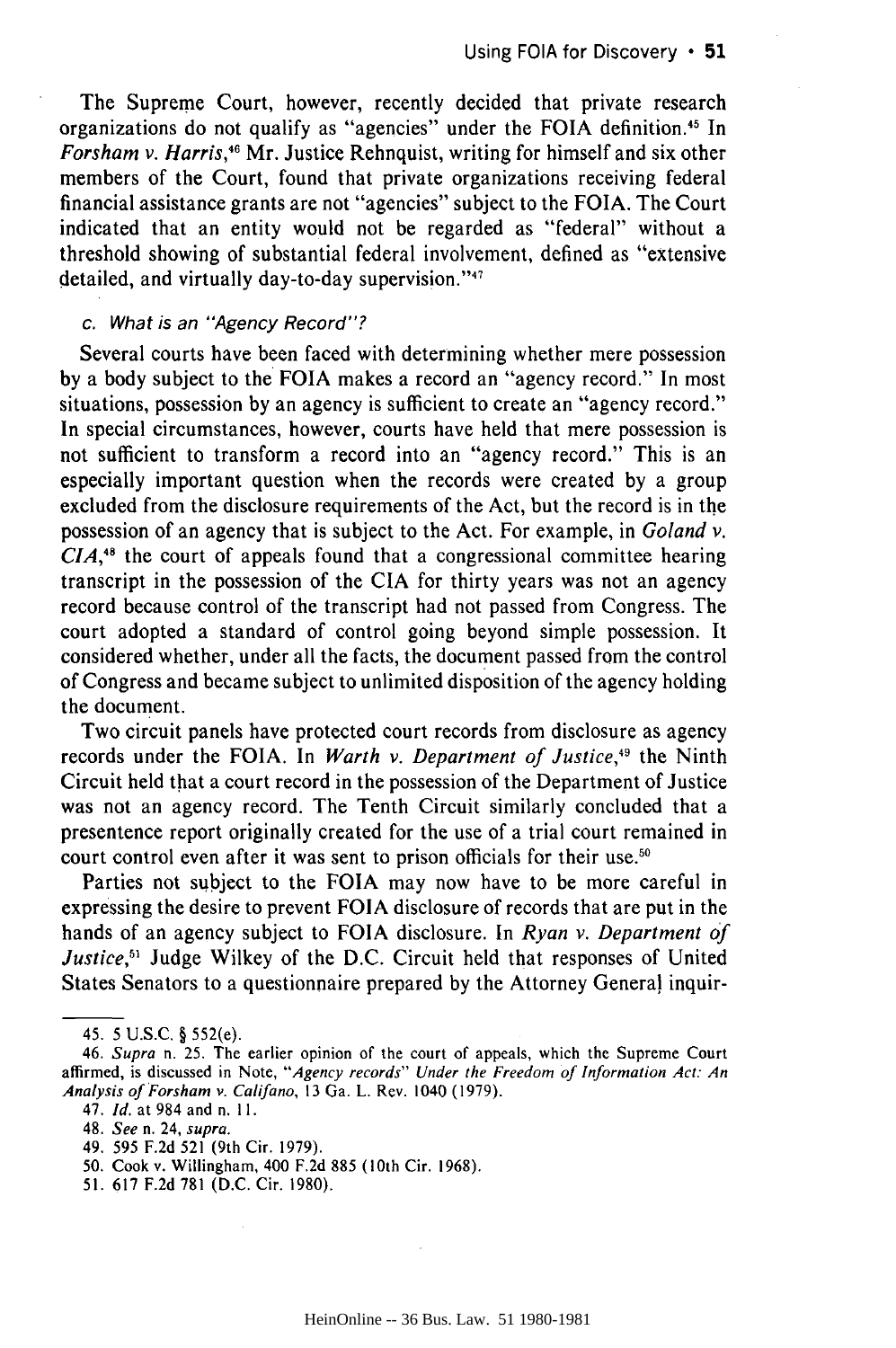ing into their procedures for recommending judicial nominees were agency records within the scope of the Freedom of Information Act. Judge Wilkey noted that the documents were in the control of the Attorney General and there was no evidence of control by any other entity. The Senators responded to the request of the Attorney General without indicating that they wished the use of their answers to be limited in any way. The court found it insignificant that the documents were for the ultimate benefit of the President (who is not subject to disclosure under the FOIA) in the exercise of his exclusive power to nominate people to the federal bench or that the information would have been exempt had the President directly solicited the responses from the Senators. The Attorney General was acting as an "independent controlling entity,"<sup>52</sup> and was not a conduit for getting information to the President. There was no evidence that the President diminished the Attorney General's control over these documents or that they would ever be sent to the President. The court analogized from the many cases where FOIA requests directed to the **CIA** and the National Security Agency have been upheld, even though those agencies create documents for the primary purpose of advising the President.

In its recent decision, *Kissinger v. Reporters Committee for Freedom of the* Press,<sup>53</sup> the Supreme Court has given a signal that is possibly at variance with Judge Wilkey's holding in *Ryan.* In *Kissinger,* the Court refused to find that mere physical location rendered notes of Henry Kissinger's telephone conversations into "agency records." The Court held that the notes, made while Kissinger was Advisor to the President (and thus exempt from FOIA disclosure), did not lose their exemption simply because Kissinger moved them to the State Department, an agency subject to the FOIA, when he became Secretary of State. The Court pointed out that the notes were never in the control of the State Department, were not generated by the Department, never entered its files, and were never used by the Department.<sup>54</sup>

The two recent Supreme Court pronouncements on the FOIA also prevent requestors from obtaining records that are not in the agency's possession at the time of the request. Thus, in *Kissinger,* the Court held that the FOIA did not supply a private right of action to reporters seeking access to telephone notes that Henry Kissinger allegedly removed from the State Department unlawfully, and deeded to the Library of Congress.<sup>55</sup> The Court found that the FOIA is not triggered until an agency subject to the FOIA possesses or

<sup>52.</sup> **Id.** at 786.

<sup>53.</sup> Supra n. 25.

<sup>54.</sup> **Id.** at 972.

<sup>55.</sup> The Library of Congress is not subject to the FOIA, because it is not an "agency" under the Act. **Id.** at 966. Secretary Kissinger's agreement with the Library restricts access to the notes for at least 25 years. **Id.** at 964.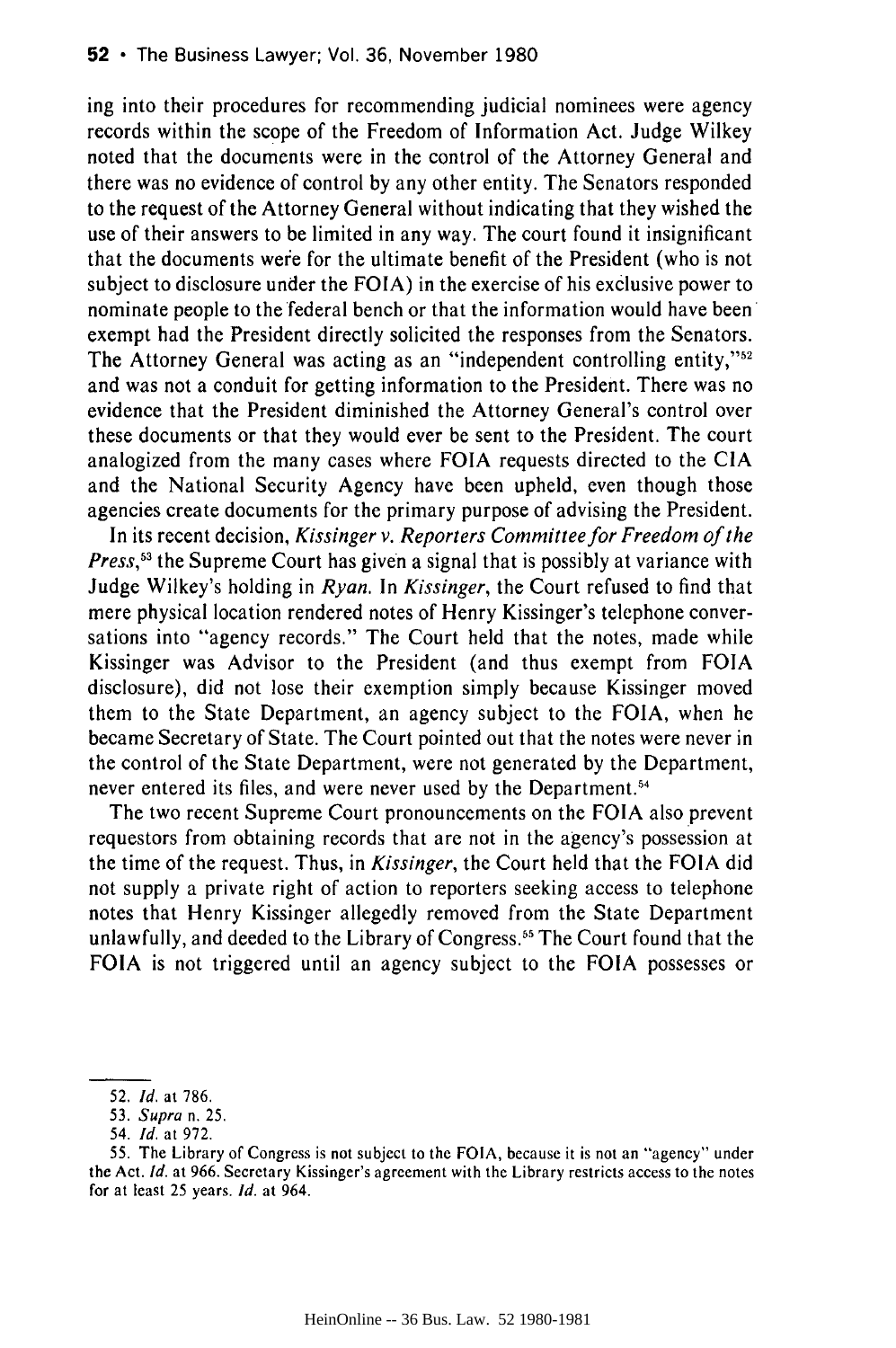controls the requested documents. An agency is under no FOIA-obligation to retrieve documents that may have unlawfully escaped its possession.<sup>56</sup>

On the same day that the Court decided *Kissinger,* it also found that an **FOIA** requestor could not force an agency to create records. In *Forsham v. Harris,57* the Court turned back an **FOIA** suit **by** specialists in the treatment of diabetics who sought access to the research data of a federally funded, but privately conducted, long-term study of diabetes. The Court held that the FOIA imposed no duty on the government to generate records, or to exercise its right of access to the books, documents, papers or records of the grantees. The Court's position was simply that the FOIA permits access to "agency records" and not information in the abstract. The Court rejected the position that the data were "agency records" by virtue of the government's 100% funding of the project, its unlimited right of access to the data, and the fact that the data had been used **by** government agencies in fashioning regulations.

### **4. What is the current status of "Reverse FOIA" suits?**

One of the important tributaries to the river of **FOIA** suits in the courts is that group of cases known as "reverse FOIA" suits.<sup>58</sup> These cases have been brought **by** individuals who supplied information to the government, but objected to release of that information to other parties.

The Supreme Court has substantially dammed the flow **by** a decision it reached last term. In *Chrysler Corp. v. Brown,59* Justice Rehnquist, writing for the entire Court, held that a party submitting documents to a federal agency does not have a private right of action under the **FOIA** to enjoin subsequent disclosure. That party's interest in confidentiality is limited to the extent that it is endorsed **by** the agency holding the records. The Court unanimously rejected the theory that the **FOIA** exemptions were intended to be mandatory bars to disclosure. The Court referred to the legislative history indicating that exemptions were intended merely to permit an agency to withhold certain information.<sup>60</sup> In addition, the Court interpreted the FOIA as purely a

**60.** *Id.* at 290-94.

<sup>56.</sup> *Id.* at 969. The Court also found that the Federal Records Act and the Federal Records Disposal Act were administrative directives, and did not create private rights of action. *Id.* at 967- 68.

<sup>57.</sup> *Supra* n. 25.

<sup>58.</sup> *See, e.g.,* the score of cases collected in Campbell, *Reverse Freedom* of *Information Act Litigation: The Need for Congressional Action,* 67 Geo. L. **J.** 103, 107 n. 28 (1978). The cases have also been the source of a prodigious literature. *See, e.g.,* Wachtell, *Disclosure to Third Parties of Information Filed With Government Agencies: Preventing Disclosure to Third Parties,* 34 Bus. Law. 1049 (1979); Campbell, *supra; Clement, The Rights of Submitters To Prevent Agency Disclosure of Confidential Business Information: The Reverse Freedom of Information Act Lawsuit,* 55 Texas L. Rev. 587 (1977); Drachsler, *The Freedom of Information Act and the "'Right" of Non-disclosure,* 28 Adm. L. Rev. 1 (1976).

<sup>59. 441</sup> U.S. 281 (9070). *See generally:* Note, *The Reverse-FOIA Lawsuit: Routes to Nondisclosure After Chrysler,* 46 Brooklyn L. Rev. 269 (1980); *Chrysler Corporation* v. *Brown: Seeking a Formula for Responsible Disclosure Under the FOIA,* 29 Cath. L. Rev. 159 (1979); *and 49* U. Cin. L. Rev. 270 (1980).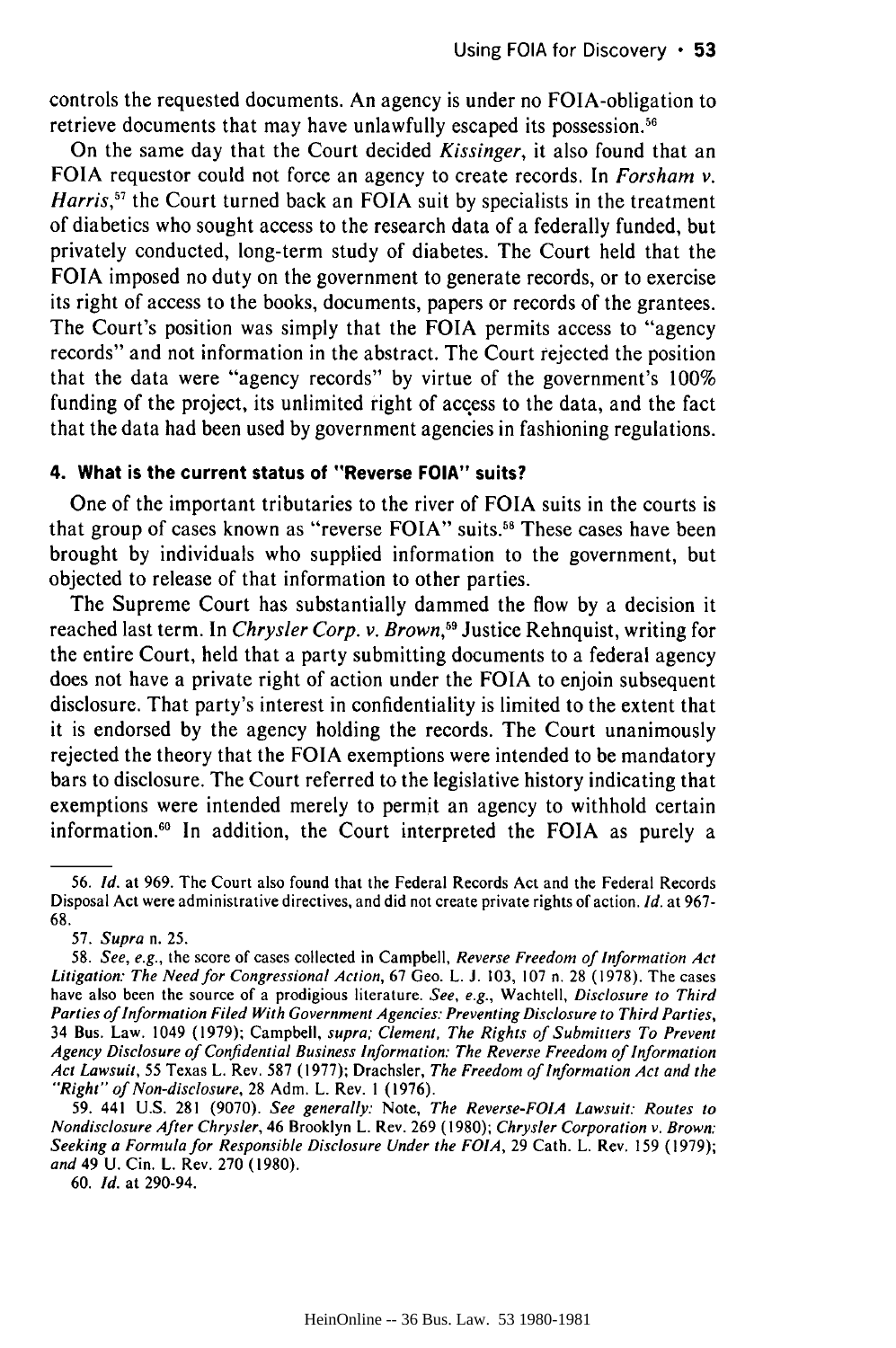disclosure statute because the Act confers jurisdiction on federal courts to enjoin withholding records $61$  but not to prohibit disclosure.  $62$ 

The Court also placed significant limitations on the use of Section 1905 of the Trade Secrets Act<sup>63</sup> as a vehicle for a reverse FOIA suit. The Court held that Section 1905 does not create a private right of action to enjoin disclosure.<sup>64</sup> The Court refused, however, to permit the government to ignore the impediment to disclosure imposed by the Trade Secrets Act. The Court remanded to the Court of Appeals for the Third Circuit for consideration of whether the contemplated disclosures would violate the prohibition of Section 1905.65 The Court confirmed that violations of the Trade Secrets Act were subject to judicial review under the provisions of Section 10 of the Administrative Procedure Act.<sup>66</sup> But Chrysler, although an "adversely affected person" under the statute, was entitled only to review of the administrative board, not *de novo* consideration by the district court.<sup>67</sup> In remanding, the Court cautioned that it had not attempted to determine the relative "ambits" of Exemption 4 and Section 1905, or to determine whether Section 1905 is an exemption statute within the terms of Exemption 3 of FOIA.<sup>68</sup> The Court acknowledged the theoretical possibility that material might be outside Exemption 4 yet within Section 1905, and thus FOIA might be considered "authorization by law" for purposes of Section 1905.

If Senator Robert Dole has his way, the *Chrysler* decision will not be law for very long. Within five days of the release of *Chrysler,* Senator Dole announced his intention to "insure that the FOIA serves the public's need to know what the government is doing, not the private desire to know what competitors are doing. '69 He charged that FOIA "has been twisted into an instrument for industrial espionage"<sup>70</sup> and promised new legislation granting submitters of information a statutory right to object to disclosure of their confidential information.

65. **Id.** at 318-19. The Court of Appeals in turn remanded the case to the District Court with directions that it order the defendant agencies to make a new determination of the applicability of Section 1905 and of the availability of an exemption from disclosure under 5 U.S.C. § 552(b)(3) in light of the opinions of the Supreme Court and the Third Circuit. Chrysler Corp. v. Schlesinger, 611 F.2d 439, 440 (3d Cir. 1979).

67. Supra n. 59, at 318.

- 69. 125 Cong. Rec. S4504 (daily ed. April 23, 1979).
- 70. **Id.**

<sup>61.</sup> See 5 U.S.C. § 552(a)(4)(B).

<sup>62.</sup> **Id.** at 292.

<sup>63. 18</sup> U.S.C. § 1905.

<sup>64.</sup> The Court relied on the principles outlined in Cort v. Ash, 422 U.S. 66 (1975), to conclude that Section 1905, a criminal statute, did not create a private right of action. Section 1905 contained no basis for implying a civil cause of action, and the Court found no other reason to depart from its observation that a private right of action is rarely implied from a criminal statute. Chrysler Corp. v. Brown, supra n. 59, at 316-17.

<sup>66. 5</sup> U.S.C. § 702.

<sup>68.</sup> **Id.** at 319 n. 49.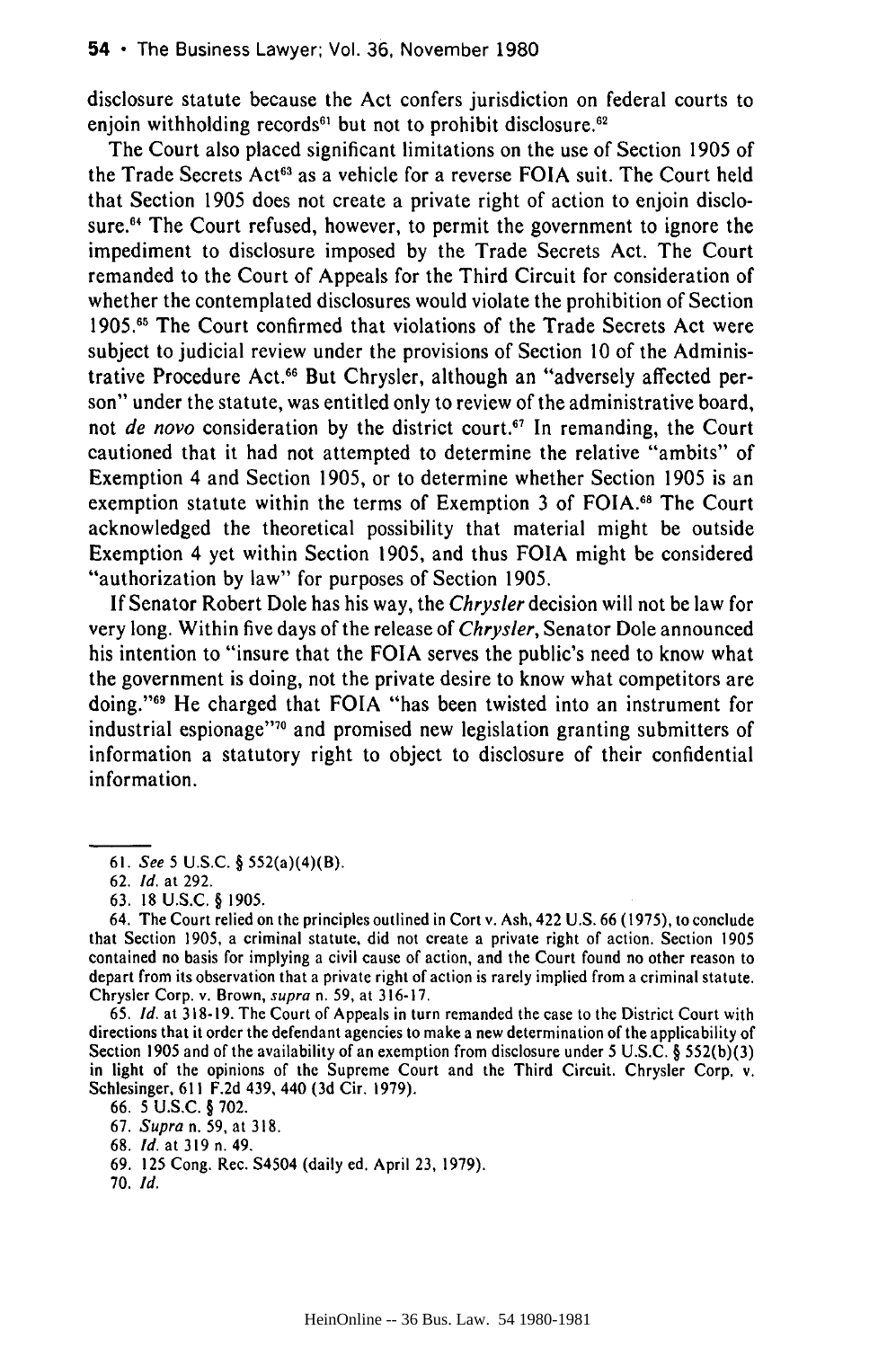Senator Dole recently introduced the "Preservation of Confidential Information Act."71 The bill would reverse *Chrysler Corp. v. Brown* in almost every detail. It would confer substantial protective rights on private persons, such as Chrysler, who supplied information to the government but objected to the release of that information to **FOIA** requesters. The bill provides that whenever an agency receives a request for records containing or based on information not already in the public domain which was obtained from a private party, and the agency decides not to withhold such records, the agency must promptly give written notice of the request to the submitter of the information. Within ten working days the submitter may provide to the agency written objections to disclosure "clearly and succinctly" describing the factual and legal grounds for the objections. The submitter may also obtain an informal *ex parte* hearing within thirty days, if the request is made within five working days of receipt of the agency's notice, and the agency does not find that the request is frivolous, that the hearing would "severely prejudice" specific interests of the agency or identified third parties, or that the agency will deny the disclosure request. The agency is required to make a final decision regarding disclosure within thirty days after the agency receives the written objections of the submitter, unless the time limits are extended due to the existence of exceptional circumstances. The bill requires the agency to keep the requester informed, but without prejudicing the status of the record as exempt from disclosure.

Submitters are entitled to *de novo* review in federal district court if the agency decided to disclose the requested records after following the bill's procedures. The burden is on the agency to sustain its decision by a preponderance of evidence. The court may assess attorneys' fees and costs against the United States if the submitter substantially prevails over the agency.<sup> $72$ </sup>

The bill is now before the Senate Judiciary Committee.

### **5. Summary**

In summary, the FOIA may be a fruitful source of information prepared by or about business competitors or litigation adversaries. Although Congress and the courts have not welcomed this use of the Act, nothing currently prevents or hinders it. The FOIA is not an appropriate channel for obtaining information if time is limited, or if the desired information is not contained in an "agency record," or it is not in the possession or control of an agency subject to the FOIA. Finally, for the moment, a requester need not fear that a reverse-FOIA suit will prevent disclosure when the agency is willing to open its files. But Senator Dole's new bill seeks to bring back reverse-FOIA suits with renewed vengeance.

<sup>71.</sup> S. 2397, 96th Cong., 2d Sess. (1980).

<sup>72.</sup> The bill also deems **§** 1905 of the Trade Secrets Act to fall within the provisions of exemption 3 of the FOIA.